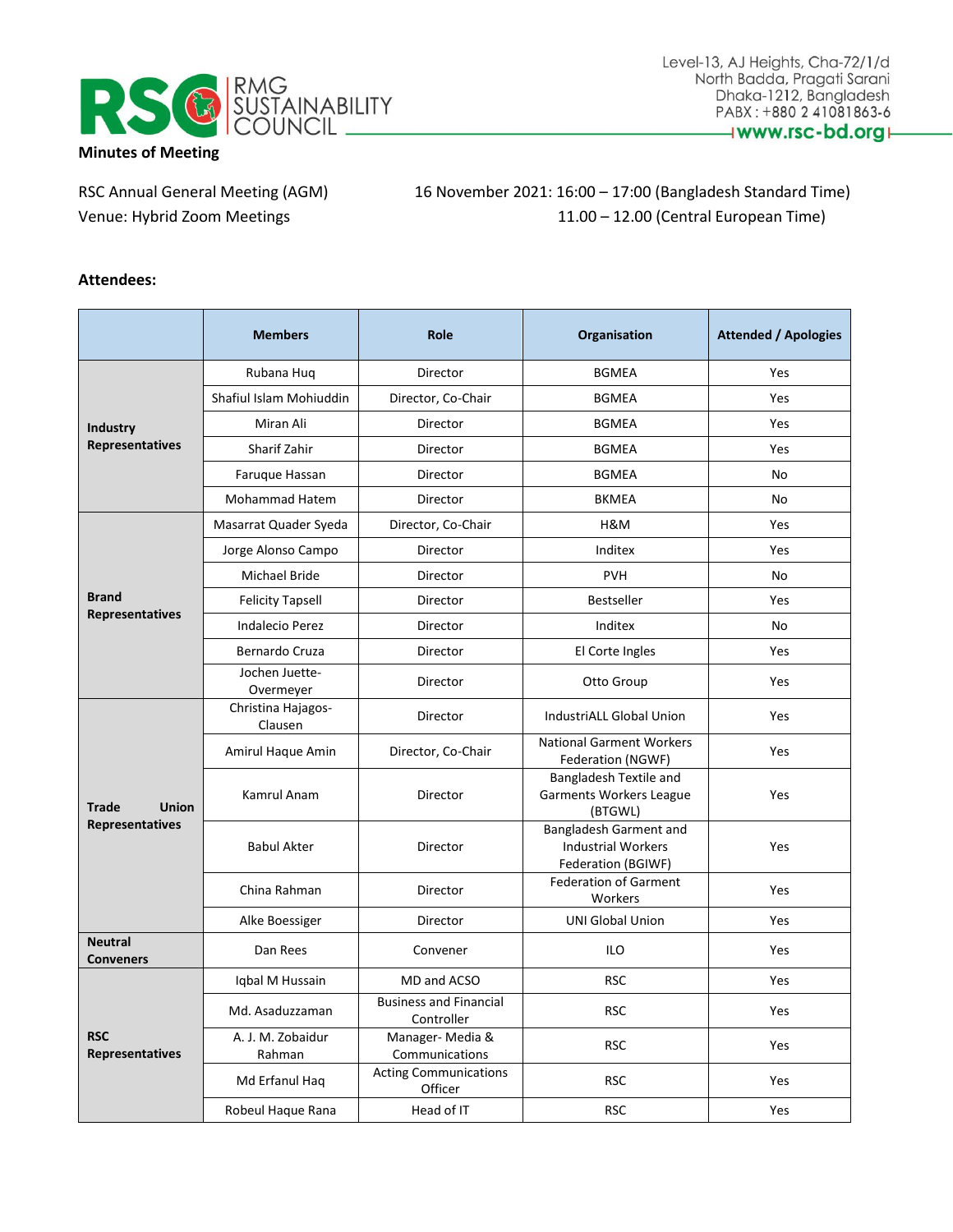

## **AGM**

## **Meeting Agenda**

- **1. Previous Minutes of Meeting**
- **2. Appointment of BoD**
- **3. Appointment of Auditor (2022-2023)**
- **4. RSC's Annual Audited Financial Report**
- **5. Tax Exemption**
- **6. RSC Budget for 2021-22**
- **7. RSC's Annual Report**
- **8. AOB**

| <b>ITEMS</b>   | <b>DESCRIPTIONS</b>                                                                                                                                                                                                                                           | <b>REMARKS</b>                                                                                 |
|----------------|---------------------------------------------------------------------------------------------------------------------------------------------------------------------------------------------------------------------------------------------------------------|------------------------------------------------------------------------------------------------|
| $\mathbf{1}$   | <b>Previous Minutes of Meeting</b>                                                                                                                                                                                                                            |                                                                                                |
|                | Dan extended everyone a warm welcome to the first AGM of RSC<br>which was being held through online video conferencing (zoom)<br>and physical presence $-$ a popular hybrid method. The requisite<br>quorum being present, Dan called the Meeting to order.   |                                                                                                |
|                | Thereafter, Dan read the pre-circulated agenda for the BoD to<br>approve. The BoD unanimously approved the agenda and agreed<br>to follow the meeting proceedings accordingly.                                                                                |                                                                                                |
|                | Dan then took up the first agenda relating to approval of any<br>pending minutes of previous meeting/s. As this was the first ever<br>AGM of RSC, there was no pending minutes for the BoD to<br>approve. He then proposed to follow the next agenda item for |                                                                                                |
|                | discussion.<br>The BoD agreed to the proposition unanimously.                                                                                                                                                                                                 | 1.1. The AGM approved the pre-<br>circulated agenda of the RSC Annual<br>General Meeting 2021. |
| $\overline{2}$ | <b>Appointment of BoD</b>                                                                                                                                                                                                                                     |                                                                                                |
|                | RSC welcomed the three new members of the BoD, Masarrat                                                                                                                                                                                                       |                                                                                                |
|                | Quader Syeda (Brand), Felicity Tapsell (Brand) and Jorge Alonso                                                                                                                                                                                               |                                                                                                |
|                | Campo (Brand). The new members of the BoD introduced                                                                                                                                                                                                          |                                                                                                |
|                | themselves and lauded RSC for its accomplishments over the last<br>one and a half years.                                                                                                                                                                      |                                                                                                |
|                | Jochen informed the members that Jorge represented Indalecio<br>Perez who would remain in the BoD until further arrangement.                                                                                                                                  | 2.1. The AGM welcomed the new<br>Board members onboard.                                        |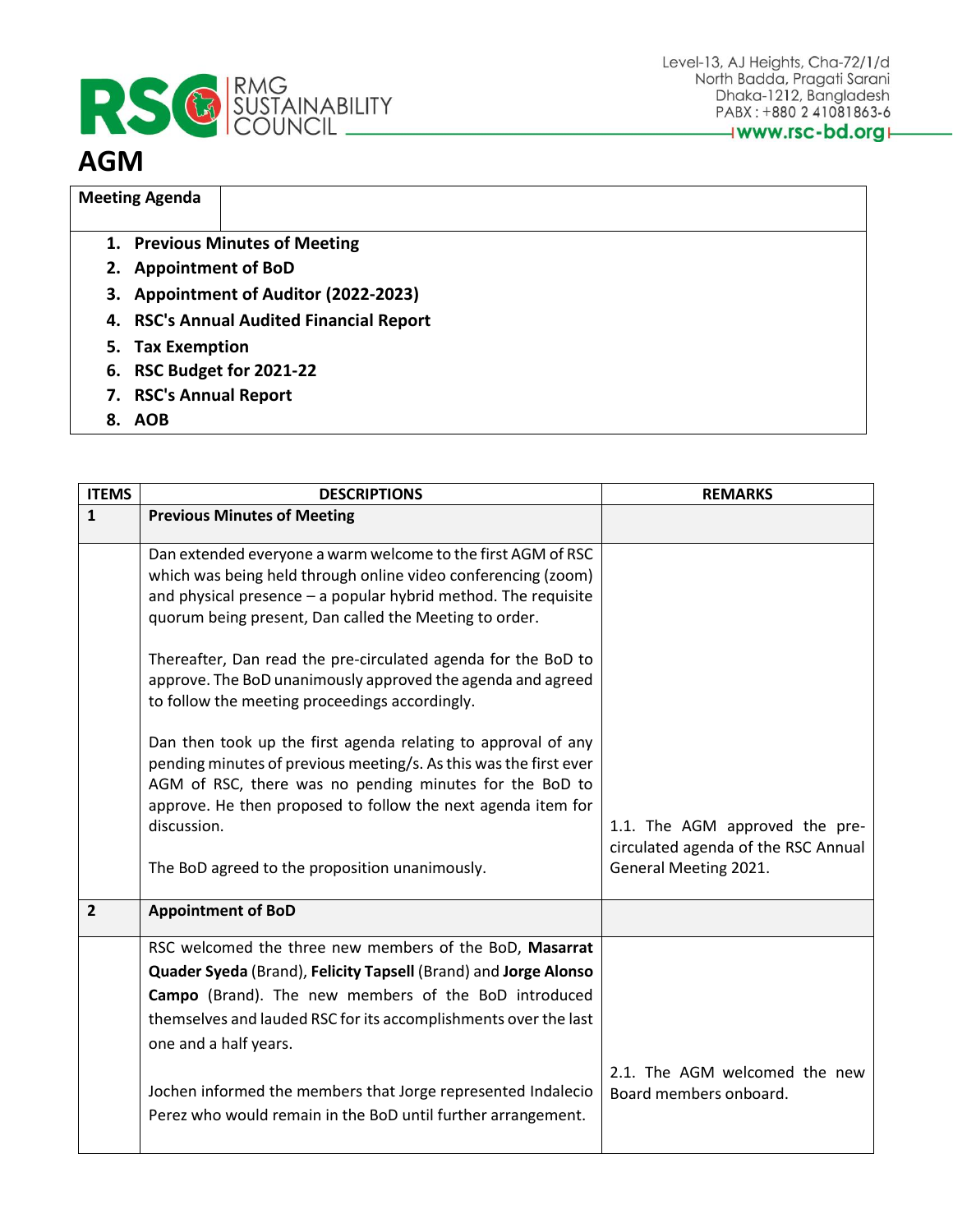| <b>IRMG</b><br>SUSTAINABILITY<br>COUNCIL |  |
|------------------------------------------|--|
|------------------------------------------|--|

| $\overline{\mathbf{3}}$ | Appointment of Auditor (2022-2023)                                                                                                                                                                                                                                                                                                                                                                             |                                                                                         |
|-------------------------|----------------------------------------------------------------------------------------------------------------------------------------------------------------------------------------------------------------------------------------------------------------------------------------------------------------------------------------------------------------------------------------------------------------|-----------------------------------------------------------------------------------------|
|                         | Dan took up the third item relating to the Appointment of<br>Auditor and invited RSC to update the BoD on that.                                                                                                                                                                                                                                                                                                |                                                                                         |
|                         | Iqbal informed the meeting that in 2020 after a careful review of<br>the proposals submitted by a number of interested Chartered<br>Accountants, the Zahur & Mostafiz (former Accord Accountant)<br>was recommended to be appointed.                                                                                                                                                                           |                                                                                         |
|                         | For 2022 - 2023, RSC proposed to the BoD to re-appoint Zahur &<br>Mostafiz (Z&M) Chartered Accountants as Statutory Auditor, at<br>the previous remuneration of USD 1,200.00 (approx.)/ annum.<br>The BoD found the financial proposal of the Zahur & Mostafiz<br>(Z&M) as reasonable and lauded RSC for effective price<br>negotiation.                                                                       |                                                                                         |
|                         | Dan wrapped up the discussion and sought approval of BoD on<br>the Appointment of the Auditor. The BoD unanimously approved<br>the resolution.                                                                                                                                                                                                                                                                 | 3.1. AGM approved the appointment<br>of Zahur & Mostafiz (Z&M) as<br>Statutory Auditor. |
| $\overline{a}$          | <b>RSC's Annual Audited Financial Report</b>                                                                                                                                                                                                                                                                                                                                                                   |                                                                                         |
|                         | Dan then took up the fourth agenda and tabled the RSC's Annual<br>Audited Financial Report to the meeting. He invited RSC to<br>present the report.                                                                                                                                                                                                                                                            |                                                                                         |
|                         | On the Annual Audited Financial Report, Iqbal noted that the<br>report was prepared by Zahur & Mostafiz. It was later reviewed<br>by RSC accounts department and comments were shared with<br>the consulting company The consultant company addressed all<br>the comments and submitted the final audited report to RSC.<br>After a thorough check, the report was accepted by the RSC<br>Accounts department. |                                                                                         |
|                         | Iqbal then invited Asad (RSC Business Finance Controller) to<br>present the audited report for two financial years to the AGM.<br>Asad presented the two audited financial reports:                                                                                                                                                                                                                            |                                                                                         |
|                         | June 2020 (1 month)<br>From 1 July 2020 to 30 June 2021 (12 months) *<br>$\bullet$                                                                                                                                                                                                                                                                                                                             | *Bangladesh Tax Year is July to June                                                    |
|                         | As of 30 June 2020, RSC's total asset was USD 343,387 (Fixed<br>asset from Accord USD 85,702, security, and advanced deposit<br>USD 127,524, and cash or cash equivalent USD 30,161). Asad                                                                                                                                                                                                                     |                                                                                         |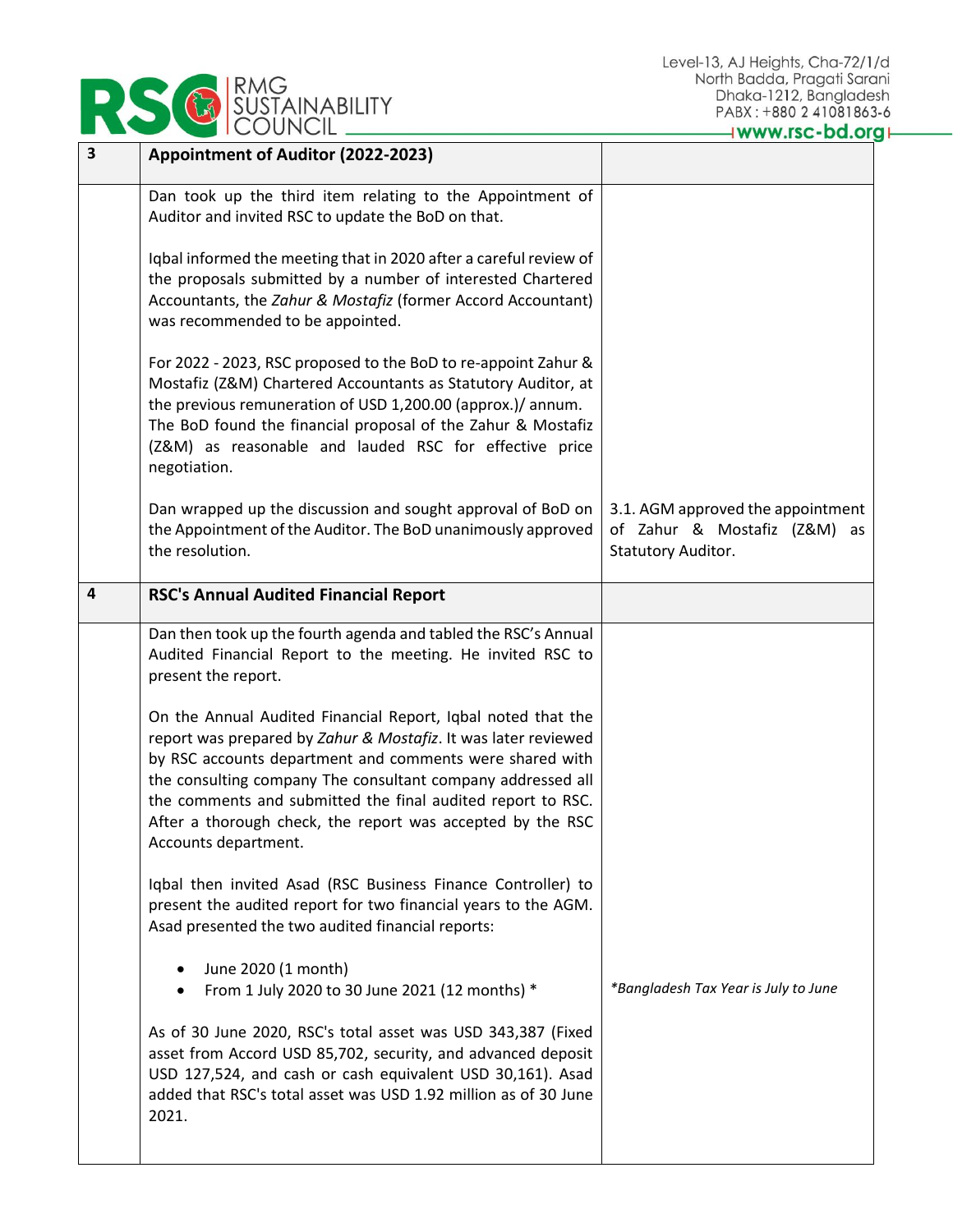|   | RMG<br>SUSTAINABILITY<br>COUNCIL                                                                                                                                                                                                                                                                                                                                                                                                                                                                                                                                                                                                                                                                                                                                                      | Level-13, AJ Heights, Cha-72/1/d<br>North Badda, Pragati Sarani<br>Dhaka-1212, Bangladesh<br>PABX: +880 2 41081863-6<br>Iwww.rsc-bd.org+ |
|---|---------------------------------------------------------------------------------------------------------------------------------------------------------------------------------------------------------------------------------------------------------------------------------------------------------------------------------------------------------------------------------------------------------------------------------------------------------------------------------------------------------------------------------------------------------------------------------------------------------------------------------------------------------------------------------------------------------------------------------------------------------------------------------------|------------------------------------------------------------------------------------------------------------------------------------------|
|   | As per profit or loss and other comprehensive income, from July<br>2020 to June 2021, RSC received USD 5.68 million as a grant from<br>Accord. However, RSC's total operational expense was USD 4.15<br>million and an underspent of USD 1.54 million.                                                                                                                                                                                                                                                                                                                                                                                                                                                                                                                                |                                                                                                                                          |
|   | Industry representatives requested an explanation of using the<br>term 'Grant' for Brands' contribution to RSC and requested to<br>substitute it with 'Contribution'. Later, RSC explained that RSC's<br>legal adviser (Barrister Imtiaz Moinul Islam) suggested using the<br>term 'Grant' to get tax exemption.                                                                                                                                                                                                                                                                                                                                                                                                                                                                      | 4.1. The AGM approved the Annual<br>Audited Financial Report and advised<br>to keep the term 'Grant' under<br>review.                    |
|   | After detailed discussion on the audited report, Dan called for a<br>motion and vote thereon.                                                                                                                                                                                                                                                                                                                                                                                                                                                                                                                                                                                                                                                                                         |                                                                                                                                          |
|   | Motion being made and seconded, the Annual Audited Financial<br>Report was approved unanimously. However, the BoD advised<br>RSC to keep the word "Grant" under review as the appropriate<br>use of the term would depend on the success of Tax Exemption.                                                                                                                                                                                                                                                                                                                                                                                                                                                                                                                            |                                                                                                                                          |
| 5 | <b>Tax exemption</b>                                                                                                                                                                                                                                                                                                                                                                                                                                                                                                                                                                                                                                                                                                                                                                  |                                                                                                                                          |
|   | Iqbal noted that the formation of a company under section 28<br>[The Companies Act (Bangladesh), 1994] could result in a tax<br>liability if any surplus funds are leftover (considered profit) at the<br>end of the financial period. This is notwithstanding the RSC is a<br>not-for-profit organisation.                                                                                                                                                                                                                                                                                                                                                                                                                                                                           |                                                                                                                                          |
|   | RSC has been working with its legal adviser to obtain tax<br>exemption since March 2021. Igbal explained that RSC managed<br>its accounts and tried to get a 'net zero' balance by 31 May 2021.<br>Iqbal noted that Bangladesh's tax year is from 1 July to 30 June.<br>However, on 30 June, RSC received USD 1.2 million from the<br>Accord Foundation (Brands) for Q1Y2. The audit consultants<br>picked this up and informed that RSC might need to pay an<br>additional USD 500,000 as income tax for 2020-2021. Jochen<br>noted that as a not-for-profit organisation, any surplus amount<br>for a shorter period in the RSC's account shouldn't be considered<br>as profit money. Iqbal explained to the BoD that any surplus is<br>considered 'Profit' as per Bangladeshi Law. |                                                                                                                                          |
|   | Jochen suggested providing a written explanation from RSC's<br>legal experts on the current liabilities that RSC is facing.<br>Miran noted that the RSC has been pursuing BGMEA leaders to<br>arrange a meeting with NBR on RSC's tax exemption. Miran will                                                                                                                                                                                                                                                                                                                                                                                                                                                                                                                           | 5.1. RSC to provide a written<br>explanation on the status of RSC's<br>liabilities prepared by its legal<br>experts within three weeks.  |
|   | assist RSC in setting up a meeting between the Chairman of<br>BGMEA and NBR officials as soon as possible. Mohiuddin noted<br>that the existing law of Bangladesh considers any surplus as<br>profit. However, RSC is a special case because it was formed for                                                                                                                                                                                                                                                                                                                                                                                                                                                                                                                        |                                                                                                                                          |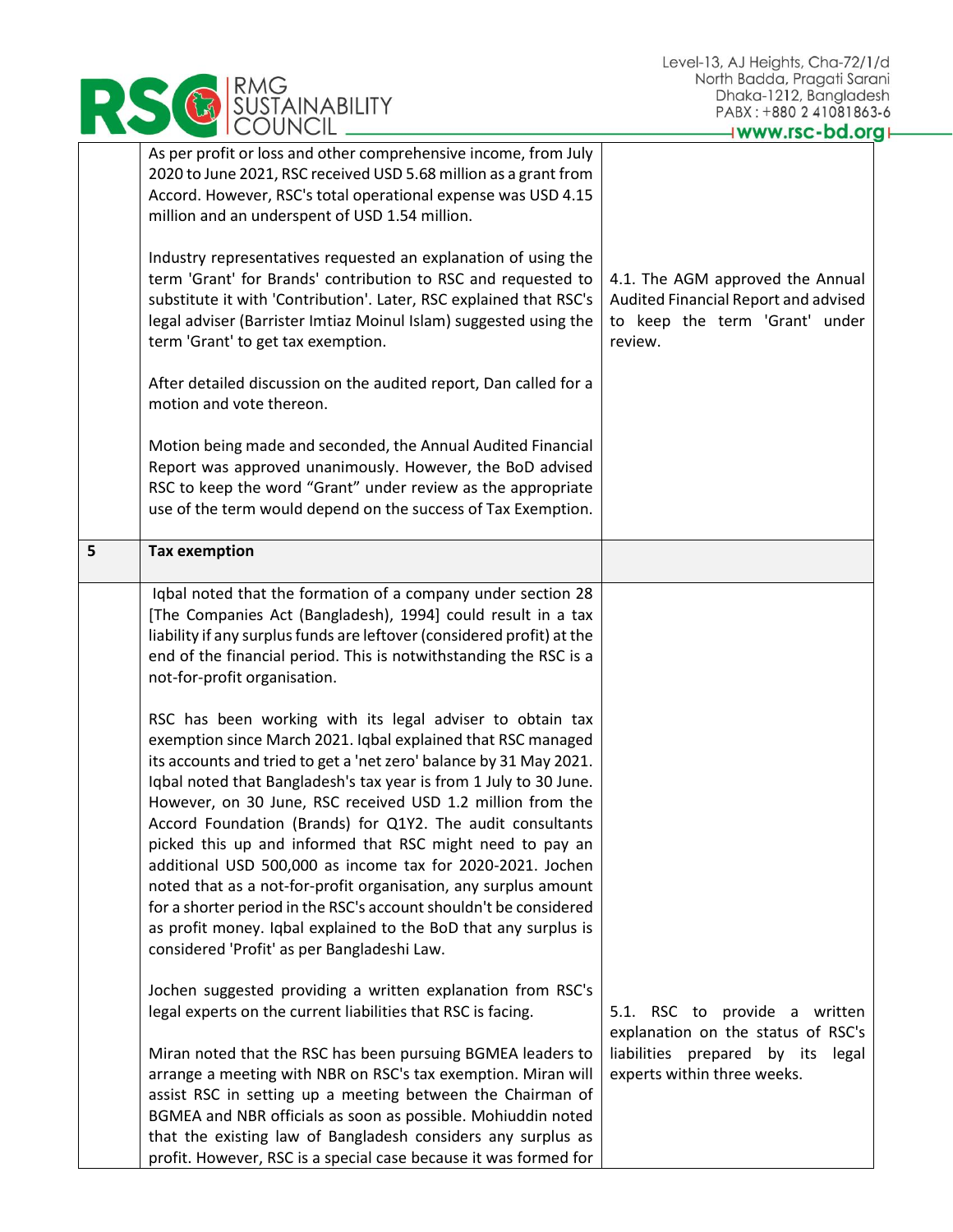| SÜSTAINABILITY |
|----------------|
|----------------|

|   | the welfare of the workers and to make sure the industry<br>maintains safety. Therefore, RSC should try hard to get the tax<br>exemption and prepare to make provisions for tax liability in the<br>2021-2022 Budget. Industry representatives noted that<br>negotiating with NBR is time-consuming.                                                                                                                                                                                                                                                                                                                                         | 5.2. RSC and Industry to pursue NBR<br>for a meeting to discuss on the tax<br>exemption matter at the soonest. |
|---|----------------------------------------------------------------------------------------------------------------------------------------------------------------------------------------------------------------------------------------------------------------------------------------------------------------------------------------------------------------------------------------------------------------------------------------------------------------------------------------------------------------------------------------------------------------------------------------------------------------------------------------------|----------------------------------------------------------------------------------------------------------------|
| 6 | RSC Budget for $2021 - 22$                                                                                                                                                                                                                                                                                                                                                                                                                                                                                                                                                                                                                   |                                                                                                                |
|   | Asad noted that RSC's total budget for the year 2021-2022 is USD<br>6.76 million.                                                                                                                                                                                                                                                                                                                                                                                                                                                                                                                                                            |                                                                                                                |
|   | Actual expenses for Q1 (June 2021- August 2021) was USD 1.16<br>million. During that time, RSC could conduct inspection for 23<br>days only because of the country-wide lockdown. This resulted<br>low operation cost in Q1.                                                                                                                                                                                                                                                                                                                                                                                                                 |                                                                                                                |
|   | In Q2, (September 2021- November 2021) the actual expenses<br>were USD 1.32 million, slightly higher than the previous quarter.<br>A number of staff recruitments and partial resumption of field<br>operations resulted this increase.                                                                                                                                                                                                                                                                                                                                                                                                      |                                                                                                                |
|   | Q3 (December 2021-February 2022) and Q4 (March 2022- May<br>2022) budget were USD 2.09 and 2.17 million, respectively. RSC<br>assumed that it would be able to continue its normal operations<br>in Q3. The new items that increased cost in Q3 are - CSO<br>recruitment cost and salary, Head of OSH-CM salary, HR<br>consultant fee, international consultant for engineer's training,<br>office sitting re-arrangement for additional employees, the<br>renewal fee for engineers' software, FFC renewal cost, purchase<br>of engineers' equipment's, printing materials for the training<br>department, and recruitment of 18 new staff. |                                                                                                                |
|   | In Q4, employee festival bonus, provision for the employee<br>severance pay and leave encashment in May 2022 were<br>considered. However, Q3 and Q4 budget have been approved by<br>the Finance Committee (FC) members (Brands and Unions) on 8<br>November 2021. RSC is currently waiting for a response from<br>Industry on that. Iqbal mentioned that an extended spreadsheet<br>was shared with the BoD as reading materials prior to the AGM.                                                                                                                                                                                           |                                                                                                                |
|   | Jochen noted that RSC should hire international consultants<br>whenever required depending on the budget provision. Iqbal<br>noted that the actual work of the international consultant can<br>be spread out over a longer period to assist budget and cashflow.<br>He added that to be more cost-effective, RSC will also provide a<br>monthly variance report to the FC starting from November.                                                                                                                                                                                                                                            |                                                                                                                |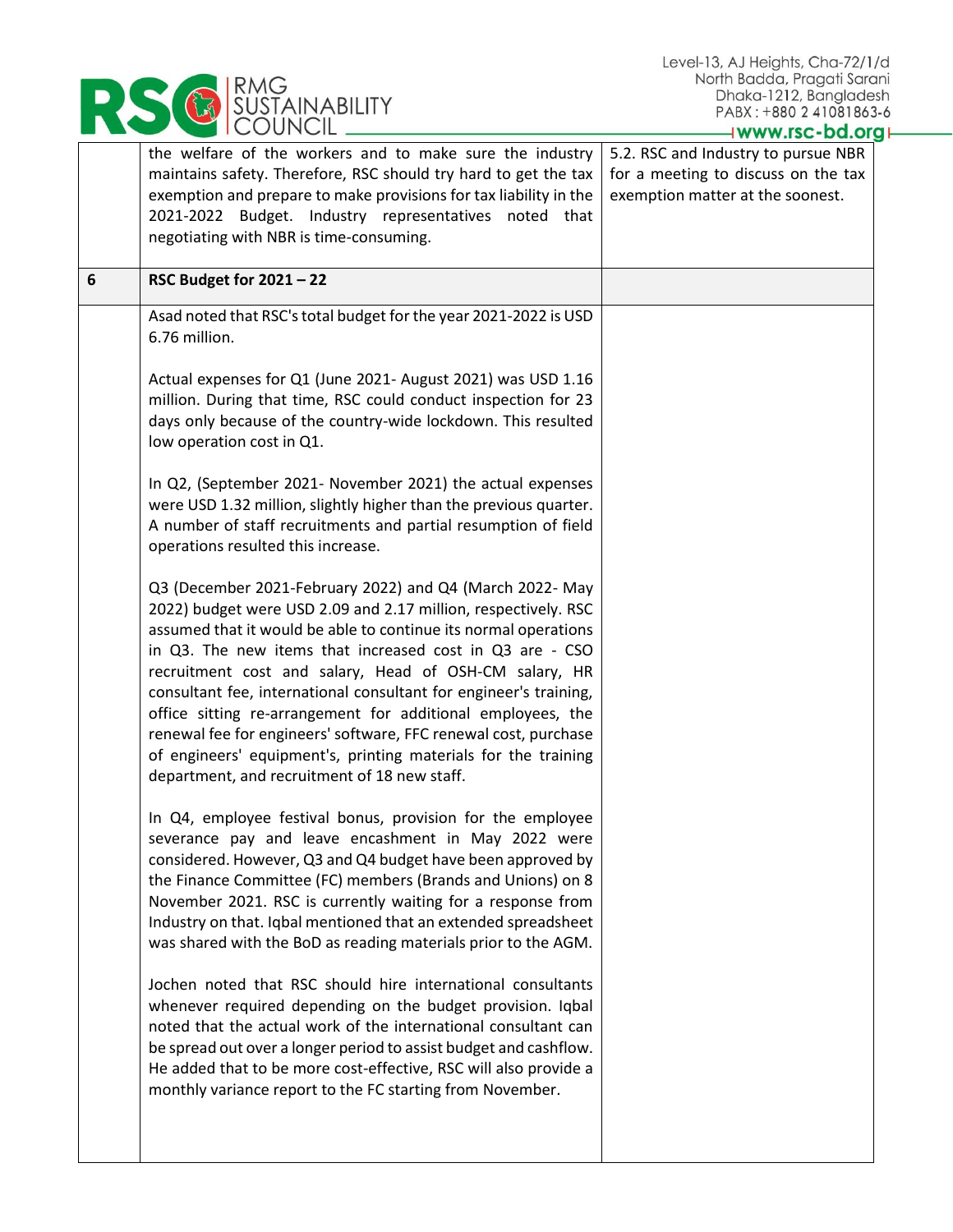|                | RMG<br><b>SUSTAINABILITY</b>                                                                                                                                                                                                                                                                                                                                                                                                                                                                                                                                                           | North Badda, Pragati Sarc<br>Dhaka-1212, Banglade<br>PABX: +880 2 41081863                                                                                                                                                   |
|----------------|----------------------------------------------------------------------------------------------------------------------------------------------------------------------------------------------------------------------------------------------------------------------------------------------------------------------------------------------------------------------------------------------------------------------------------------------------------------------------------------------------------------------------------------------------------------------------------------|------------------------------------------------------------------------------------------------------------------------------------------------------------------------------------------------------------------------------|
|                |                                                                                                                                                                                                                                                                                                                                                                                                                                                                                                                                                                                        | www.rsc-bd.or                                                                                                                                                                                                                |
|                | Iqbal also clarified that Accord and RSC shared the FFC database<br>and RSC pays half of the annual FFC hosting and service renewal<br>fee.<br>Alke noted that when Union representatives approved the<br>budget, they were unaware of the actual figures of tax liabilities<br>(USD 500,000). She proposed to take up the matter again at FC<br>meeting. Christina seconded her proposal.                                                                                                                                                                                             |                                                                                                                                                                                                                              |
|                | Brands, Unions, and Industry agreed to approve the budget with<br>a provision for final sign off after re-adjustment of the budget<br>upon receipt of the legal explanation by the legal adviser.                                                                                                                                                                                                                                                                                                                                                                                      |                                                                                                                                                                                                                              |
|                | Iqbal noted that Imtiaz had already submitted all relevant<br>documents. Imtiaz is now expecting a meeting with BGMEA<br>leadership and NBR to guide them through the legal document<br>and audited report. He would also provide an explanation about<br>the special case of RSC as it is a not-for-profit organisation that<br>solely focuses on the betterment of the country.                                                                                                                                                                                                      | 6.1. RSC to provide a written<br>explanation prepared by the legal<br>adviser on profit and the status of tax<br>liabilities within three weeks.<br>6.2. RSC to make provision for tax<br>liability in the 2021-2022 Budget. |
|                | The AGM approved the budget subject to considering adequate<br>tax provision in light with the legal advice. The AGM unanimously<br>mandated the FC to approve the budget.                                                                                                                                                                                                                                                                                                                                                                                                             |                                                                                                                                                                                                                              |
| $\overline{7}$ | <b>RSC's Annual Report</b>                                                                                                                                                                                                                                                                                                                                                                                                                                                                                                                                                             |                                                                                                                                                                                                                              |
|                | Iqbal noted that the RSC compiled its first annual report ahead<br>of the first AGM, with an anticipation that the report to be<br>approved as a key requirement of the AGM.<br>Union representatives noted that the quality of the document<br>didn't meet their expectations. Going forward, Unions suggested<br>RSC to share a copy-edited report Union also noted that three<br>versions of the document made the review process difficult and<br>time-consuming for them.<br>Iqbal noted that RSC has already received a continuous version                                       |                                                                                                                                                                                                                              |
|                | from Alke, Jorge and Jochen. However, RSC hasn't received a<br>continuous version from Christina or the Industry. RSC later<br>incorporated Christina's and Industry comments on the<br>continuous version. RSC shared the track-changed version, clean<br>version and an excel spreadsheet that completely details out the<br>comments and feedback with the mention of the specific pages<br>and sections along with RSC's responses. Iqbal proposed for a<br>clear timeline for the finalisation of the report.<br>On the content of the Annual Report, Rubana noted that all three |                                                                                                                                                                                                                              |
|                | parties were sensitive about some words/terms in the<br>document. This made RSC's task difficult, Rubana opined. She<br>proposed to select one representative from each constituent for                                                                                                                                                                                                                                                                                                                                                                                                |                                                                                                                                                                                                                              |